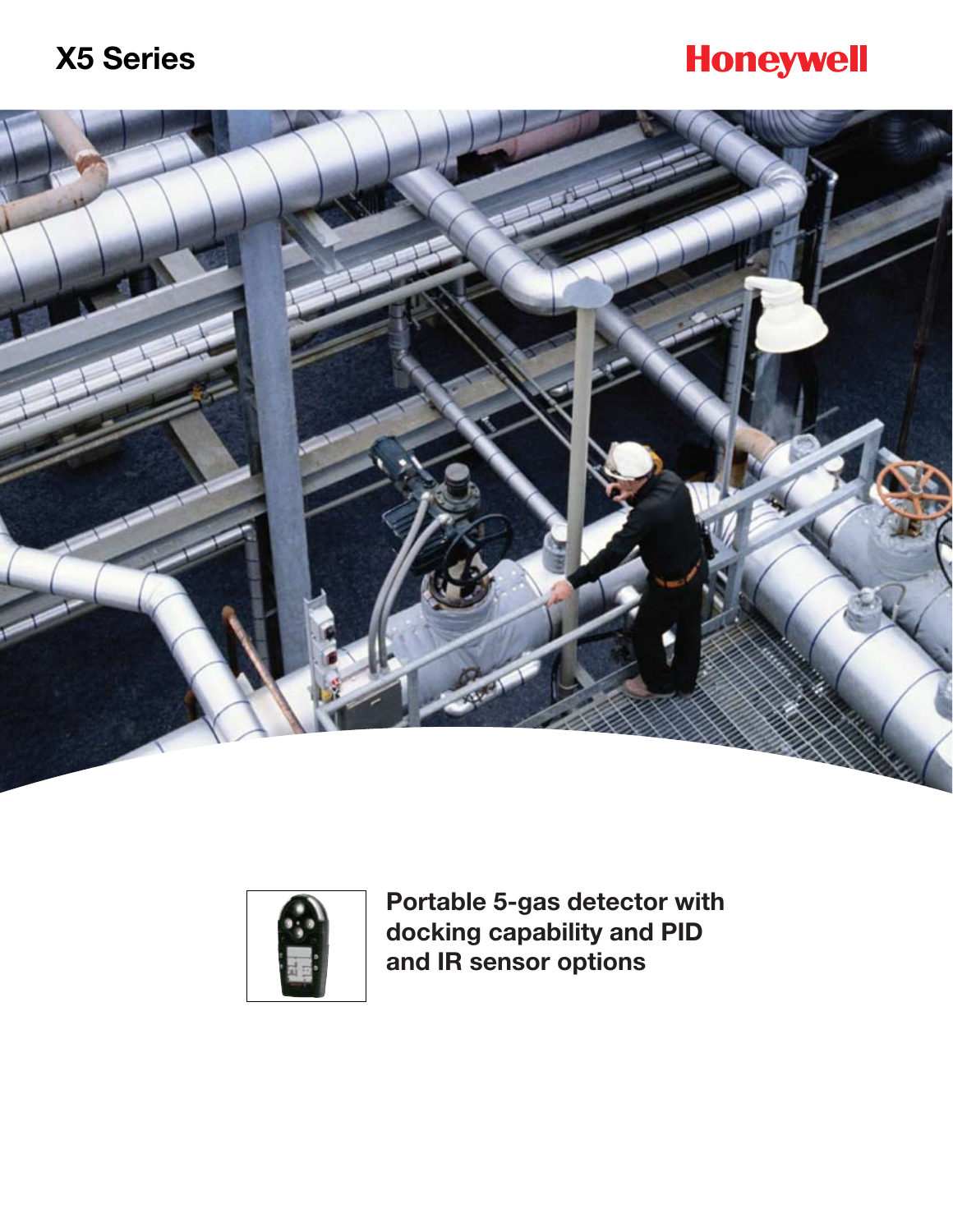# **X5 Series**

#### **Compact, Rugged & Practical**

- Detects VOCs (PID),  $H_2S$ , CO,  $O_2$ , SO<sub>2</sub>, PH<sub>3</sub>, NH<sub>3</sub>  $NO<sub>2</sub>$ , HCN, Cl<sub>2</sub>, ClO<sub>2</sub>, O<sub>3</sub>, CO<sub>2</sub> and combustibles
- Small, lightweight design
- Water-resistant, concussion-proof enclosure
- Records TWA, STEL and maximum exposures to gas and displays readings on command

#### **Excellent Performance Features**

- 0 1000 ppm measurement of VOCs (Volatile Organic Compounds)
- Optional integral pump for remote sampling
- Datalogging and multi-language support in English, French, German, Spanish and Portuguese
- Optional confined space kits
- • Compatible with Honeywell Analytics MicroDock II automated test and calibration station

#### **Demanding Alarms**

- Audible, vibrating and visual alarms
- Four alarm levels: instantaneous Low and High Alarm for all gases, TWA (time-weighted average) and STEL (short-term exposure limit) for VOCs and toxics

#### **User Friendly Operation**

- Continuous LCD shows simultaneous gas concentrations for five gases
- Simple, user selectable field options including PID / combustible correction factor, language selection, confidence beep, span level, set TWA/STEL calculation choice, set calibration due date, pass code protection, latching alarm, "SAFE" display function, stealth mode, and selectable ppm resolution for some gases
- Self-testing sensor, battery/circuit integrity and audible/visual alarms



**Protection for an entire crew:**  The MicroDock II is expandable to up to 10 docking modules (including up to 6 charging units).





**Honeywell Analytics X5 Series portable gas detectors simultaneously monitor up to five atmospheric hazards. A wide selection of individual electrochemical toxic sensors is available, along with optional IR sensor for**  carbon dioxide (% CO<sub>2</sub>) and PID sensors for **detecting volatile organic compounds (VOCs). The X5 has data-logging capabilities and is compatible with MicroDock II, Honeywell's automatic test/calibration docking station.**

> Compact and lightweight, the X5 activates audible, visual and vibrating alarms in the event of a low, high, TWA or STEL alarm condition. Highly configurable to suit a range of applications, Honeywell Analytics X5 comes as a diffusion or pumped instrument with either alkaline or Lithium Polymer rechargeable hot-swappable battery pack. Standard features include confidence beep, automatic calibration, full function self test, and an extended selection of user-settable field options.

### **PID Detection**

The X5's photoionization detection option monitors VOCs that present potential hazards in work environments. VOCs, which can often evaporate at room temperature, include substances such as solvents, paint thinners, benzene, butadiene, hexane, toluene, as well as vapors associated with fuels such as gasoline, diesel, heating oil, kerosene, and jet fuel. The Honeywell Analytics' X5 integrated photoionization detector (PID) enables sensitive broad spectrum monitoring of volatile organic compounds.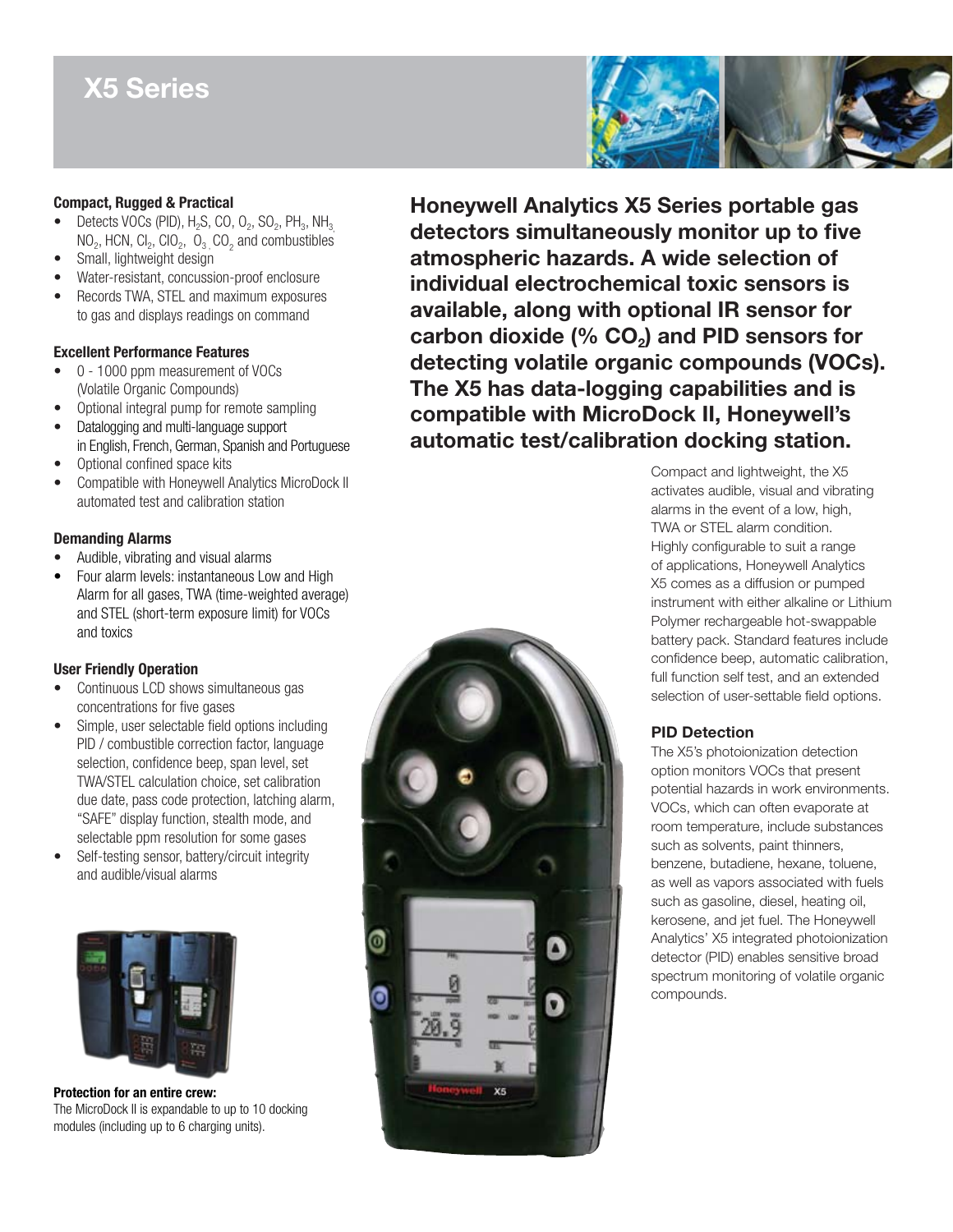# **General specifications**

ı



| <b>DETECTOR:</b>         | $1, 2, 3, 4$ , or $5$ -gas detector                                                                                                                                                                                                                                                                                                  |                           |                        |                |         |                |            |
|--------------------------|--------------------------------------------------------------------------------------------------------------------------------------------------------------------------------------------------------------------------------------------------------------------------------------------------------------------------------------|---------------------------|------------------------|----------------|---------|----------------|------------|
| Gas / Sensor             | <b>Measuring Range</b>                                                                                                                                                                                                                                                                                                               | <b>Default Resolution</b> | <b>High Resolution</b> | TWA ***        | STEL*** | <b>LOW ***</b> | HIGH***    |
| $\mathbf{0}_2$           | $0 - 30.0%$                                                                                                                                                                                                                                                                                                                          | 0.50%                     | N/A                    | N/A            | N/A     | 19.5           | 23.5       |
| $H_2S$                   | 0-500 ppm                                                                                                                                                                                                                                                                                                                            | $1.0$ ppm                 | N/A                    | 10             | 15      | 10             | 15         |
| C <sub>0</sub>           | 0-999 ppm                                                                                                                                                                                                                                                                                                                            | $1.0$ ppm                 | N/A                    | 35             | 50      | 35             | 200        |
| TwinTox $(H_2S)$         | 0-500 ppm                                                                                                                                                                                                                                                                                                                            | $1.0$ ppm                 | N/A                    | 10             | 15      | 10             | 15         |
| <b>TwinTox (CO)</b>      | $0-500$ ppm                                                                                                                                                                                                                                                                                                                          | $1.0$ ppm                 | N/A                    | 35             | 50      | 35             | 200        |
| PH <sub>3</sub>          | $0-5.0$ ppm                                                                                                                                                                                                                                                                                                                          | $1.0$ ppm                 | $0.1$ ppm              | 0.3            | 1.0     | 0.3            | 1.0        |
| SO <sub>2</sub>          | $0-150$ ppm                                                                                                                                                                                                                                                                                                                          | $1.0$ ppm                 | $0.1$ ppm              | $\overline{c}$ | 5       | $\overline{2}$ | $\sqrt{5}$ |
| NO <sub>2</sub>          | 0-99.9 ppm                                                                                                                                                                                                                                                                                                                           | $1.0$ ppm                 | $0.1$ ppm              | 2.0            | 5.0     | 2.0            | 5.0        |
| <b>HCN</b>               | $0 - 30.0$ ppm                                                                                                                                                                                                                                                                                                                       | $1.0$ ppm                 | $0.1$ ppm              | 4.7            | 10.0    | 4.7            | 10.0       |
| CI <sub>2</sub>          | $0 - 50.0$ ppm                                                                                                                                                                                                                                                                                                                       | $1.0$ ppm                 | $0.1$ ppm              | 0.5            | 1.0     | 0.5            | 1.0        |
| NH <sub>3</sub>          | $0-100$ ppm                                                                                                                                                                                                                                                                                                                          | $1.0$ ppm                 | $0.1$ ppm              | 25             | 35      | 25             | 50         |
| CIO <sub>2</sub>         | $0-1.00$ ppm                                                                                                                                                                                                                                                                                                                         | $0.1$ ppm                 | $0.01$ ppm             | 0.1            | 0.3     | 0.1            | 0.3        |
| $\mathbf{0}_3$           | $0-1.00$ ppm                                                                                                                                                                                                                                                                                                                         | $0.1$ ppm                 | $0.01$ ppm             | 0.1            | 0.1     | 0.1            | 0.1        |
| $CO2$ / IR               | 0-50,000 ppm                                                                                                                                                                                                                                                                                                                         | 50 ppm                    | N/A                    | 5,000          | 30,000  | 5,000          | 30,000     |
|                          | $0 - 5.0\%$ v/v                                                                                                                                                                                                                                                                                                                      | 0.01%                     | N/A                    | 0.5%           | 3.0%    | 0.5%           | 3.0%       |
| VOC / PID                | $0-1000$ ppm                                                                                                                                                                                                                                                                                                                         | 1 ppm                     | N/A                    | 50             | 100     | 50             | 100        |
| LEL                      | 0-100% LEL                                                                                                                                                                                                                                                                                                                           | $1\%$                     | N/A                    | N/A            | N/A     | 10%            | 20%        |
|                          | $0 - 5.0\%$ v/v                                                                                                                                                                                                                                                                                                                      | 0.1%                      | N/A                    | N/A            | N/A     | 0.5%           | 1.0%       |
| Use:                     | Portable 5-gas monitor for the protection of personnel against gas hazards                                                                                                                                                                                                                                                           |                           |                        |                |         |                |            |
| <b>Sensor</b>            | One oxygen, one flammable, one toxic (can be TwinTox CO/H <sub>2</sub> S sensor or other);<br>final position is either toxic, PID or IR sensor                                                                                                                                                                                       |                           |                        |                |         |                |            |
| Configuration*:          |                                                                                                                                                                                                                                                                                                                                      |                           |                        |                |         |                |            |
| Display:                 | Custom LCD; Backlight: Low light (auto); alarm condition (auto); reactivation on demand                                                                                                                                                                                                                                              |                           |                        |                |         |                |            |
| Weight:                  | 13.1 oz / 370 g                                                                                                                                                                                                                                                                                                                      |                           |                        |                |         |                |            |
| <b>Dimensions:</b>       | 5.7 x 2.9 x 1.5 in/ 14.5 x 7.4 x 3.8 cm                                                                                                                                                                                                                                                                                              |                           |                        |                |         |                |            |
| <b>Battery:</b>          | Alkaline or optional Lithium Polymer rechargeable battery                                                                                                                                                                                                                                                                            |                           |                        |                |         |                |            |
| <b>Audible Alarm:</b>    | 95 dB at 1 ft./30 cm at variable pulsed audible alarm                                                                                                                                                                                                                                                                                |                           |                        |                |         |                |            |
| <b>Vibrating Alarm:</b>  | Pulses warning in gas alarm conditions, or for any status alarms                                                                                                                                                                                                                                                                     |                           |                        |                |         |                |            |
| <b>Visual Alarm:</b>     | Two flashing alarm bars visible from all angles                                                                                                                                                                                                                                                                                      |                           |                        |                |         |                |            |
| <b>Sensor Type:</b>      | Electrochemical, catalytic bead and optional Infrared or PID                                                                                                                                                                                                                                                                         |                           |                        |                |         |                |            |
| <b>Calibration:</b>      | Automatic (stand alone or with MicroDock II)                                                                                                                                                                                                                                                                                         |                           |                        |                |         |                |            |
| Data recording:          | All events and occurrences (calibration zero adjustment, calibration span adjustment, gas readings, TWA,                                                                                                                                                                                                                             |                           |                        |                |         |                |            |
|                          | STEL, alarm condition, failures detected by the microprocessor)                                                                                                                                                                                                                                                                      |                           |                        |                |         |                |            |
| <b>Intrinsic Safety:</b> | X5 and X5PID are II 1 G Ga Exia IIC T4 for ATEX and Ga Exia IIC T4 for IECEx; X5IR CO2 is II 2 G Ga Ex d ia<br>IIC T4 for ATEX and Ga Ex d ia IIC T4 for IECEx; Canada and the U.S.: Class I, Div.1 Gr. A,B,C, D T4. Certified<br>for combustible gas environments for Canada and the US: CAN/CSA C22.2 No.152 and ANSI ISA S12.13.1 |                           |                        |                |         |                |            |
| <b>Warranty:</b>         | Two years including sensor except NH <sub>3</sub> (one year)                                                                                                                                                                                                                                                                         |                           |                        |                |         |                |            |

\* Contact Honeywell Analytics or a Honeywell Analytics distributor for allowable configurations

\*\*\* Note:alarm setpoints may vary by region